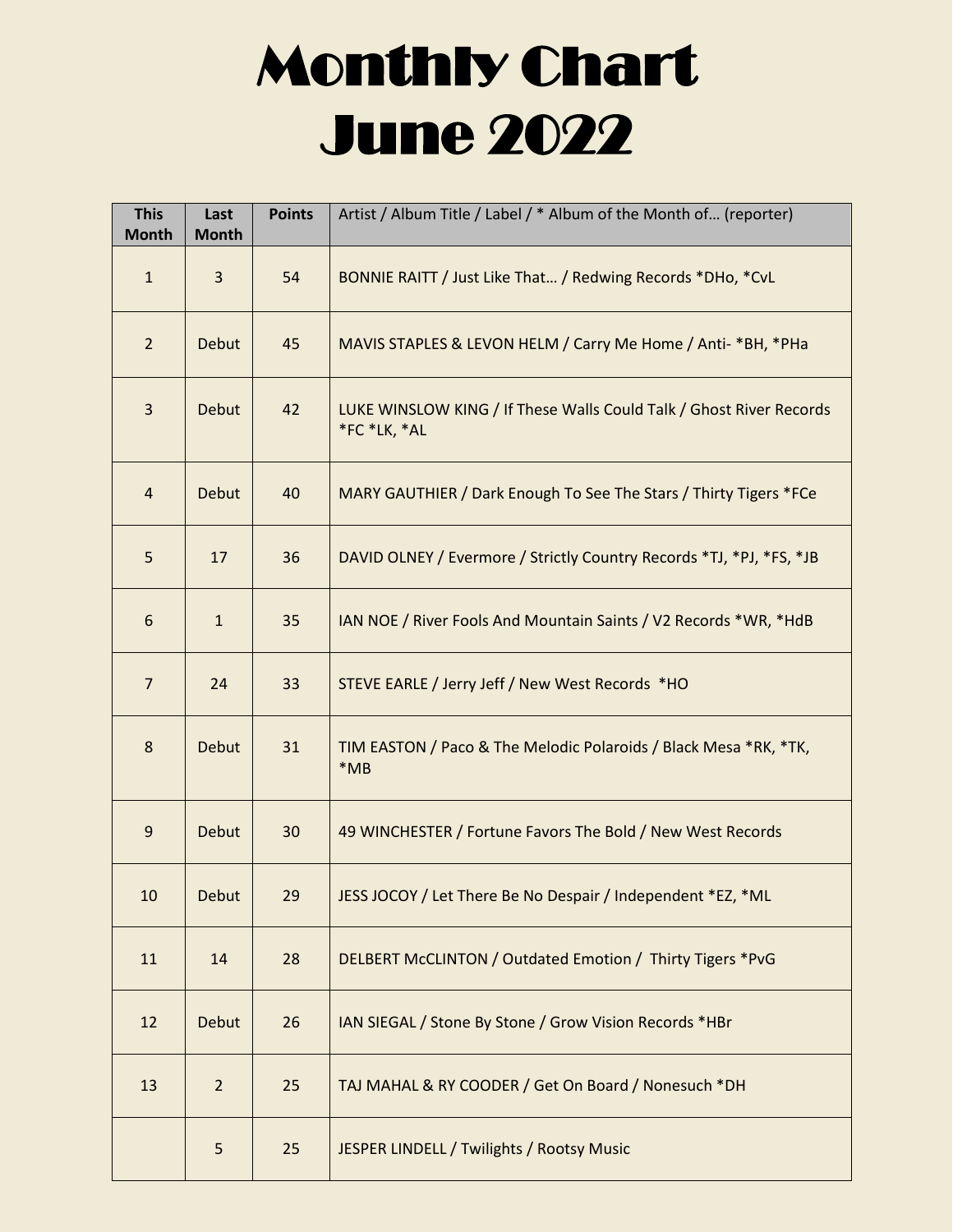| 15 | Debut          | 23 | LYLE LOVETT / 12th Of June / Verve Records                                                                  |
|----|----------------|----|-------------------------------------------------------------------------------------------------------------|
| 16 | <b>Debut</b>   | 22 | MICHAEL McDERMOTT / St. Paul's Boulevard / Pauper Sky Records<br>*JDo, *AN                                  |
| 17 | Debut          | 20 | <b>AMERICAN AQUARIUM / Chicamacomico / Losing Side Records</b>                                              |
| 18 | 20             | 18 | ROD PICOTT / Paper Hearts & Broken Arrows / Welding Rod Records                                             |
|    | Debut          | 18 | BRENNEN LEIGH feat. ASLEEP AT THE WHEEL / Obsessed With The West<br>/ Signature Sounds *RST, *SP            |
|    | <b>Debut</b>   | 18 | DAVID OLNEY / Nevermore / Strictly Country Records                                                          |
|    | Debut          | 18 | JENNY BERKEL / These Are The Sound Left From Leaving / Outside Music                                        |
| 22 | 11             | 17 | PHIL LEE & THE OTHER OLD TIME FAVORITES / Phil Lee & Other Old<br>Time Favorites / Palookaville Records *PK |
|    | Debut          | 17 | WILCO / Cruel Country / dBpm Records                                                                        |
|    | Debut          | 17 | WILLIE NELSON / A Beautiful Time / Legacy                                                                   |
| 25 | $\overline{4}$ | 15 | JOSHUA HEDLEY / Neon Blue / New West Records                                                                |
|    | Debut          | 15 | DAVID NEWBOULD / Power UP! / Blackbird Record Label *JJ                                                     |
|    | Debut          | 15 | GARRETT T. CAPPS & NASA COUNTRY / People Are Beautiful / Vinyl<br><b>Ranch Records</b>                      |
|    | Debut          | 15 | BORIS McCUTCHEON / Pocket Hang Glider / Independent *SZ, *LM                                                |
|    |                |    | <b>ONES TO WATCH (AND TO LISTEN TO)</b>                                                                     |
|    |                |    | JOAN SHELLEY / The Spur / No Quarter *TV                                                                    |
|    |                |    | VANESSA LIVELY / Truth Is / Animada Records *PH,                                                            |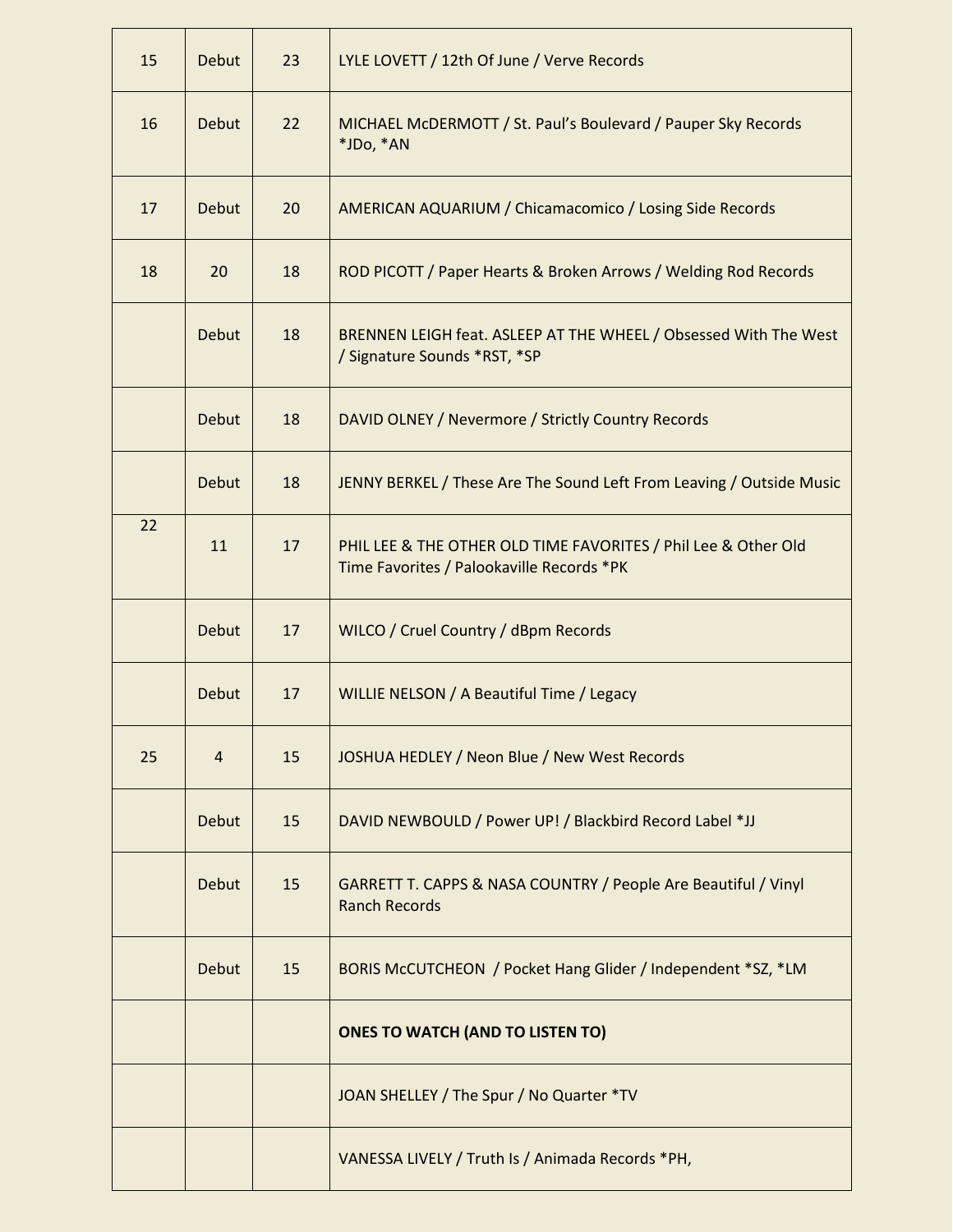|  | <b>ELEPHANT / Big Thing / Excelsior Records *MG</b>                  |
|--|----------------------------------------------------------------------|
|  | JEFF FINLIN / Soul On The Line / Continental Records *CRS            |
|  | S. LOIS / The Mountain & The Ghost / Independent *RW                 |
|  | STEVE FORBERT / Moving Through America / Blue Rose Music *MW         |
|  | AJAY MATHUR / Real / Independent *SW                                 |
|  | WATKINS HARP / Round My Heart / Independent *BP                      |
|  | LUOMA / The Maple Plain / Independent *BK                            |
|  | MAMA's BROKE / Narrow Line / Free Dirt Records *MM                   |
|  | THE BARLOW / New Year Old Me / Independent *PR                       |
|  | Mo Robson / Round and Round We All Go / Independent *PHe             |
|  | LAURA ORSHAW / Solitary Diamond / Dark Shadow *HD                    |
|  | JAMES COMBS / Falling Under Spell / High Pine Steeple Recordings *JS |
|  | KATE ELLIS / Spirals / Continental Records *BHe                      |
|  | PETER ROWAN / Calling You / From My Mountain / Rebel *GS             |
|  | PAT BURGESS / Song Box / Independent *NC                             |
|  | VAN MORRISON / What's It Gonna Take / Virgin Records *GG             |
|  | THE BROTHERS GILLESPIE / The Merciful Road / Independent *HH         |
|  | ANNA ASH / Sleeper / Black Mesa Records *JF                          |